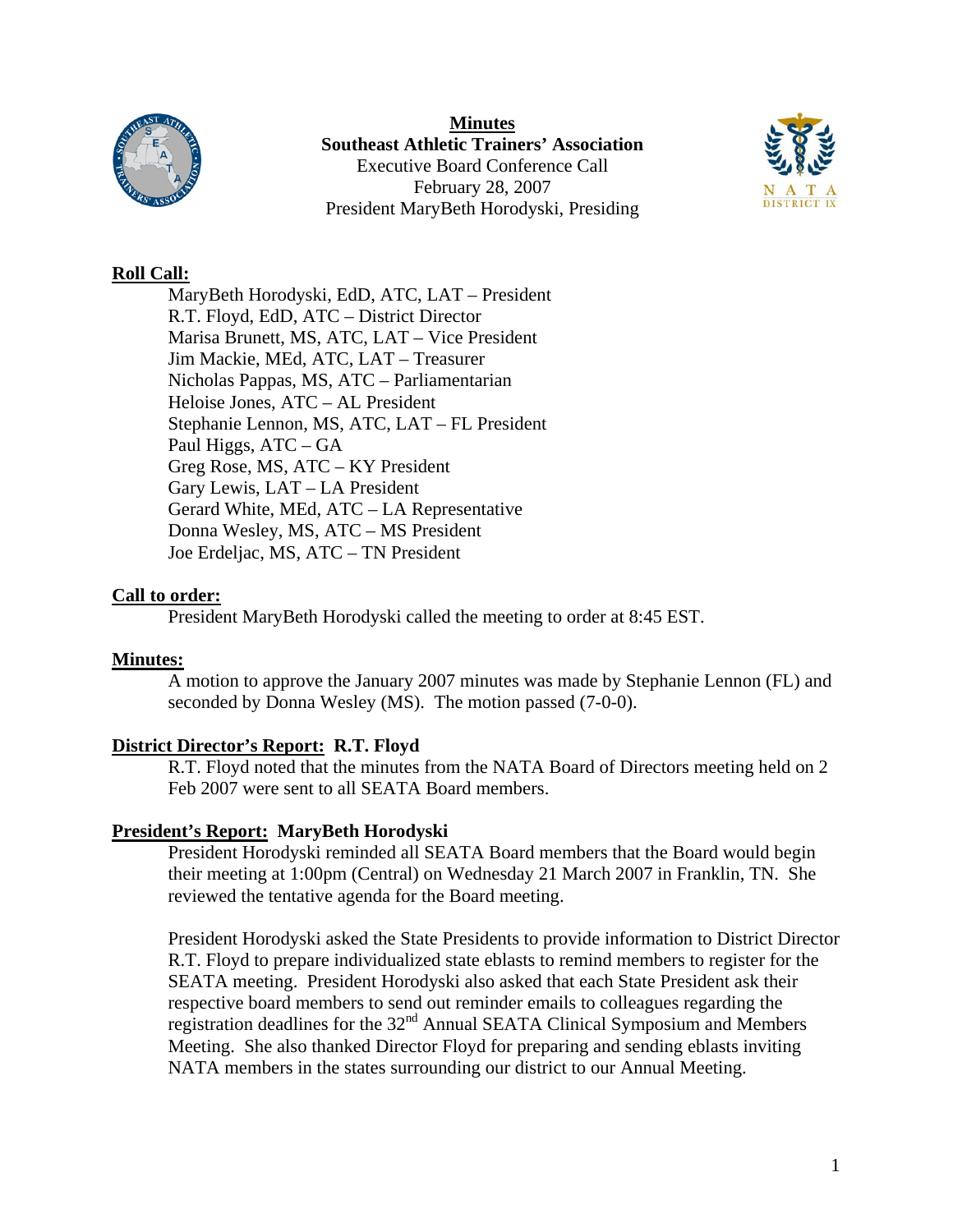### **Vice President's Report: Marisa Brunett**

Vice-president Marisa Brunett reminded the Board members that she would be handling the rooms for the March meeting and confirmed arrival and departure dates. She noted that she was going to request the hotel allow for an extension for the rate for SEATA members wanting to register for a room to March 10. She also requested for a decision to be made on the location and dates for the 2008 meeting. Vice-president Brunett reported that our meeting planner from ConferenceDirect is holding the Sandestin site for 2008.

Vice-president Brunett reviewed the plans for the Tim Kerin Awards and Hall of Fame Luncheon. She noted that the luncheon will not have a keynote speaker because of the initial induction of SEATA members into the Hall of Fame. There will be a Hall of Fame Reception with lectures to be held in the evening. Thus, the members will not get CEU credit for the luncheon, but will receive 1.0 CEU credit for attendance to the Hall of Fame Reception and Lecture.

President Horodyski asked all Board members to contact the SEATA committees they are liaisons for to allow Vice-president Brunett to know when committees plan to meet during the March meeting.

### **Treasurer's Report: Jim Mackie**

Treasurer Mackie reported that state dues checks went out.

#### **Foundation Scholarship: MaryBeth Horodyski**

President Horodyski presented the information the district received from the NATA Foundation regarding a new method for the Foundation to obtain funds for scholarships beginning in 2009. Greg Rose (KY) stated he was concerned with the administration fee that appears to be added to the scholarships in the new suggested system. Joe Erdeljac (TN) questioned whether the student is receiving the checks directly or did the Foundation release the check to the students' schools. Further discussion was held related to the new process. Greg Rose (KY) asked for clarification for administration of the scholarship.

#### **Committee member approval: MaryBeth Horodyski (President)**

President Horodyski presented a slate of names to fill vacant committee positions. Additionally the newly formed SEATA Meeting Review Committee member make-up was brought forward for approval. A motion was made by Heloise Jones (AL) to approve the SEATA members to the respective committees. The motion was seconded by Gerard White (LA). The motion passed (7-0-0). The newly appointed committee members are listed below.

Lori Groover for Public Relations (GA Representative) Michele Cleary, Chair for Education Program of Athletic Training Educators Conference **Committee** 

Gary Wilkerson, Chair for Abstract Review of Athletic Training Educators Conference Committee